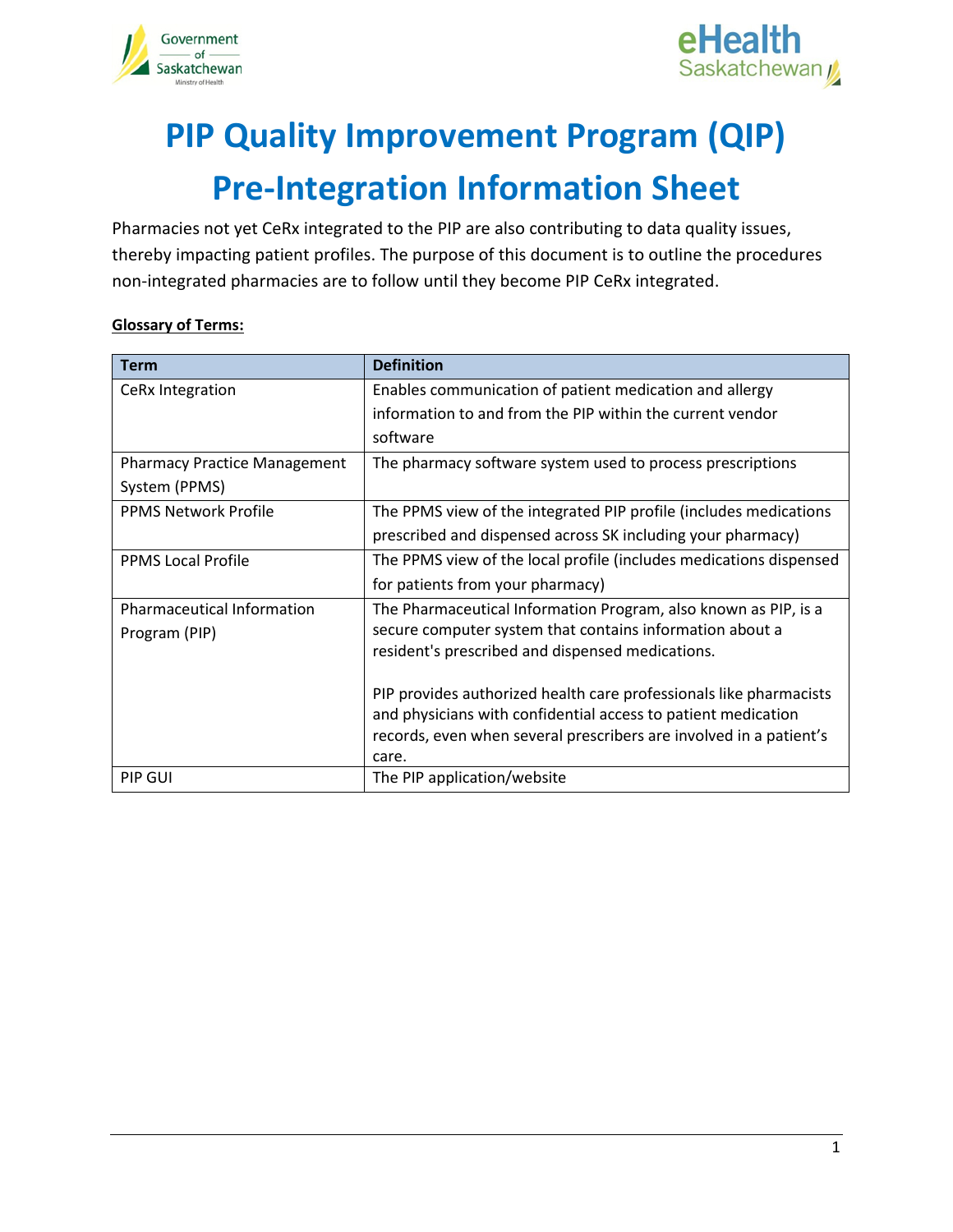### **Discontinue Old and Duplicate Prescriptions (as required)**

Identify prescriptions to be discontinued by looking for the following indicators:

- Old and duplicate prescriptions only for patients currently in your care (i.e., not deceased, cared for by another pharmacy).
- Prescriptions of the same drug and strength that have a newer active prescription.
- Prescriptions that are over one year old.
- Prescriptions with a status of HOLD in the PIP (these are usually old and have been given an incorrect status).
- Prescriptions with a negative days supply (PIP GUI).

| <b>Active Prescriptions</b> |             |                                                                                                                 |        |               |
|-----------------------------|-------------|-----------------------------------------------------------------------------------------------------------------|--------|---------------|
| <b>DRUG</b>                 | <b>DOSE</b> | <b>FREO</b>                                                                                                     | DAYS   | <b>STATUS</b> |
| D<br><b>Continuous</b>      |             |                                                                                                                 |        |               |
| APO-ATORVASTATIN            | See details |                                                                                                                 |        | <b>Filled</b> |
| APO-ATORVASTATIN            | See details |                                                                                                                 | $-271$ | Filled        |
|                             |             |                                                                                                                 |        |               |
|                             |             | The negative days will contine to<br>increase as this Rx was not discontinued<br>when a newer Rx was dispensed. |        |               |

#### **When Discontinuing a Prescription in the PIP GUI:**

- 1. Search for the patient.
- 2. Enter the 'Reason for Accessing PIP Profile': *PIP QIP Profile Review.*

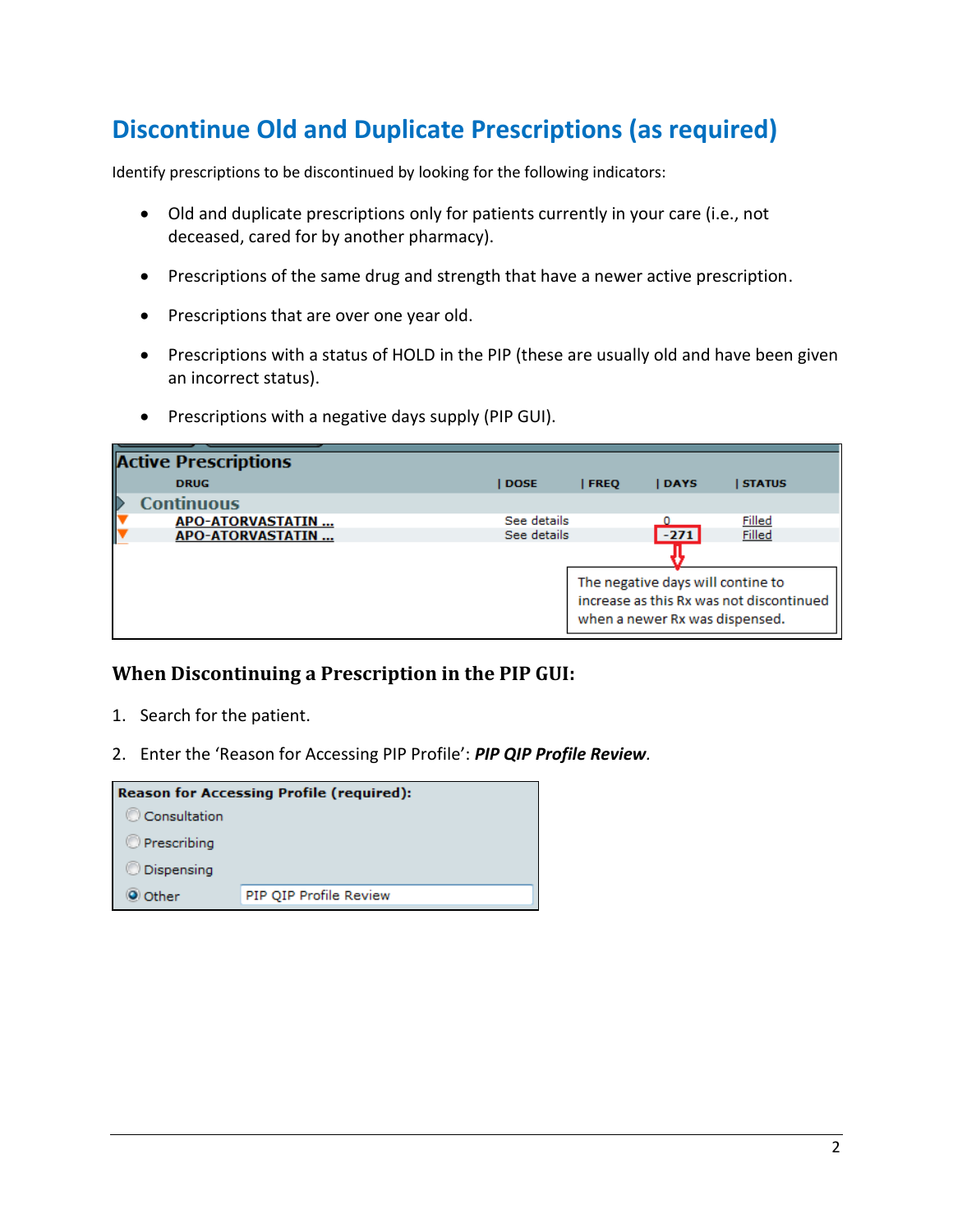- 3. Discontinue prescriptions in one of the following ways:
	- a) To discontinue an individual prescription:
		- Select the active prescription that needs to be discontinued.
		- Click the **Prescription Details** tab and select '**Discontinue Prescription**'.

| <b>ACTIVE Rx</b> Rx HISTORY<br><b>ILALLERGIES</b>                                           |              |                  |                     | <b>Rx DETAILS</b>                                                                                        | <b>NOTES</b><br><b>DISPENSING HISTORY</b><br><b>STATUS HISTORY</b>                                                                                      |                  |
|---------------------------------------------------------------------------------------------|--------------|------------------|---------------------|----------------------------------------------------------------------------------------------------------|---------------------------------------------------------------------------------------------------------------------------------------------------------|------------------|
| <b>PRINT PEND. Rx</b><br><b>PRINT MENU</b><br>MULTIPLE Rx OPTIONS<br><b>DISPENSED DRUGS</b> |              |                  |                     | <b>RENEW Rx</b><br><b>DISCONTINUE Rx</b><br><b>CANCEL REFILLS</b><br><b>RELEASE Rx</b><br><b>HOLD Rx</b> |                                                                                                                                                         |                  |
| <b>Active Prescriptions</b>                                                                 |              |                  |                     | DRUG <sup>V</sup>                                                                                        |                                                                                                                                                         | <b>MONOGRAPH</b> |
| <b>DRUG</b>                                                                                 | <b>IDOSE</b> | <b>IFREO</b>     | <b>IDAYS STATUS</b> | AMOXICILLIN 500 MG CAPSULE                                                                               |                                                                                                                                                         |                  |
| continuous                                                                                  |              |                  |                     |                                                                                                          |                                                                                                                                                         |                  |
| AMOXICILLIN 500 M                                                                           | 1 CAP        | $3 \times 1$ Dav | Hold                | DIN/NPN                                                                                                  | 02401509                                                                                                                                                |                  |
| <b>LIPITOR 10 MG TAB</b>                                                                    | 1 TAB        | <b>OD</b>        | Pendina             | <b>GENERIC FORM</b>                                                                                      | Amoxicillin Trihydrate 500 mg Oral Capsule (Hard, Soft, Etc.)                                                                                           |                  |
| NITRO-DUR 0.2 MG/                                                                           | 1 PATCH QD   |                  | Pendina             | <b>INDICATION</b>                                                                                        | Not available                                                                                                                                           |                  |
| SOTALOL 80 MG TAB                                                                           | 1 TAB        | $1 \times 1$ Dav | Hold                |                                                                                                          |                                                                                                                                                         |                  |
| <b>Short-Term</b>                                                                           |              |                  |                     | <b>DOSAGE RANGE</b><br>1 CAP                                                                             | <b>END DATE</b><br><b>FREQUENCY</b><br><b>I DURATION</b><br><b>START DATE</b><br><b>IPRN</b><br>2015-May-26<br>$3 \times 1$ Dav<br>10 Days<br><b>No</b> | 2015-Jun-05      |

- b) To discontinue multiple prescriptions at once:
	- Click the '**Multiple Rx Options**' tab.

| ACTIVE Rx   Rx HISTORY   ALLERGIES |                                                                          |  |
|------------------------------------|--------------------------------------------------------------------------|--|
|                                    | <b>PRINT MENU</b> MULTIPLE Rx OPTIONS   DISPENSED DRUGS   PRINT PEND. Rx |  |

Check prescriptions to be discontinued and select '**D/C'**.

| <b>MULTIPLE Rx OPTIONS</b>            |             |                  |               |  |  |
|---------------------------------------|-------------|------------------|---------------|--|--|
| RENEW HOLD RELEASE D/C<br><b>BACK</b> |             |                  |               |  |  |
| <b>Active Prescriptions</b>           |             |                  |               |  |  |
| <b>DRUG</b>                           | <b>DOSE</b> | <b>FREO</b>      | DAYS   Status |  |  |
| Continuous                            |             |                  |               |  |  |
| AMOXICILLIN 500 MG                    | 1 CAP       | $3 \times 1$ Day | Hold          |  |  |
| LIPITOR 10 MG TABL                    | 1 TAB       | OD               | Pending       |  |  |
| <b>NITRO-DUR 0.2 MG/H</b>             | 1 PATCH OD  |                  | Pending       |  |  |
| SOTALOL 80 MG TABL                    | 1 TAB       | $1 \times 1$ Day | Hold          |  |  |

4. Enter the 'Reason for Discontinuing': *No Longer Required for Treatment.*

| <b>ENTER DISCONTINUE INFORMATION FOR SELECTED PRESCRIPTIONS:</b> |                                                              |  |  |  |
|------------------------------------------------------------------|--------------------------------------------------------------|--|--|--|
| <b>REASON</b>                                                    | -- Select Reason --                                          |  |  |  |
| <b>EFFECTIVE DATE</b>                                            | -- Select Reason --<br>Drug Product Discontinued Or Recalled |  |  |  |
| <b>RECORDED BY</b>                                               | Change In Medication/Dose<br><b>Ineffective</b>              |  |  |  |
| <b>DATE RECORDED</b>                                             | Detected Issue                                               |  |  |  |
|                                                                  | Response to Monitoring                                       |  |  |  |
|                                                                  | No Longer Required for Treatment                             |  |  |  |
|                                                                  | Not Covered                                                  |  |  |  |
|                                                                  | <b>Patient Refuse</b>                                        |  |  |  |
|                                                                  | <b>Product Recalled</b>                                      |  |  |  |
|                                                                  | Unable to Use                                                |  |  |  |